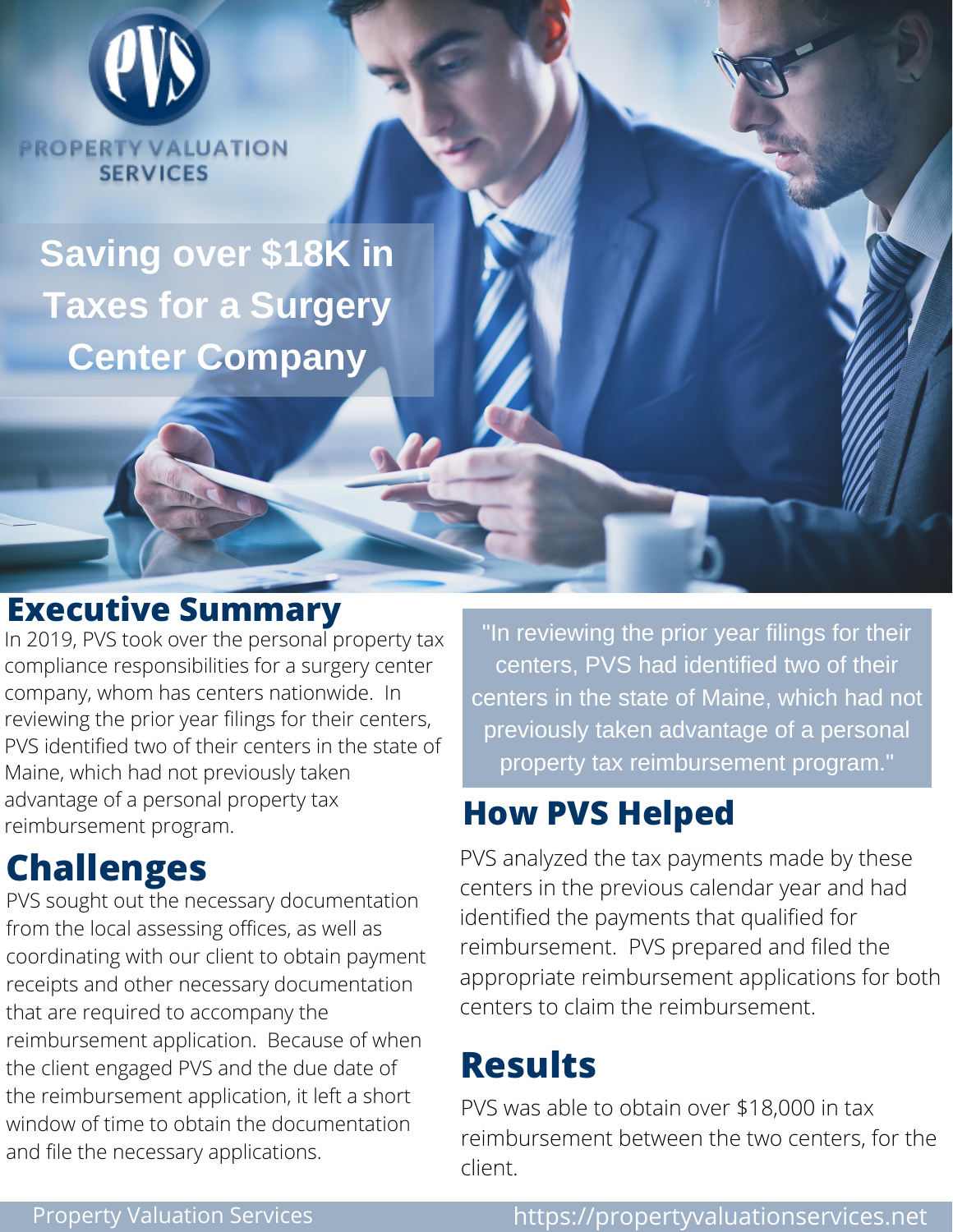

**Saving Over \$33K on Capital Leased Equipment for Local Hospital**

#### **Executive Summary**

In 2018, PVS took over the personal property tax compliance responsibilities for a Missouri hospital in a nationwide healthcare chain. In reviewing the prior year filing for the facility, PVS identified capital leases that were being taxed to both the lessor and lessee.

## **Challenges**

PVS sought out the necessary documentation from the client and leasing company to confirm that the select pieces of equipment were being taxed twice. The audit trail between the rendering of leased equipment on two different returns can be challenging as both parties may not use the same asset descriptions or costs when filing a return.

"By reviewing the capital leased equipment for the hospital and discovering they had been reporting leases that were also being reported by the lessor causing the equipment to be double assessed, we were able to save them over \$33K in addition."

#### **How PVS Helped**

PVS analyzed the lease agreements, pass-through tax reimbursement invoices, and tax bills from the previous calendar year and identified assets that were assessed to both parties and prepared refund requests for the taxes that were paid by the taxpayer.

## **Results**

PVS was able to secure over \$33,000 in savings for the client.